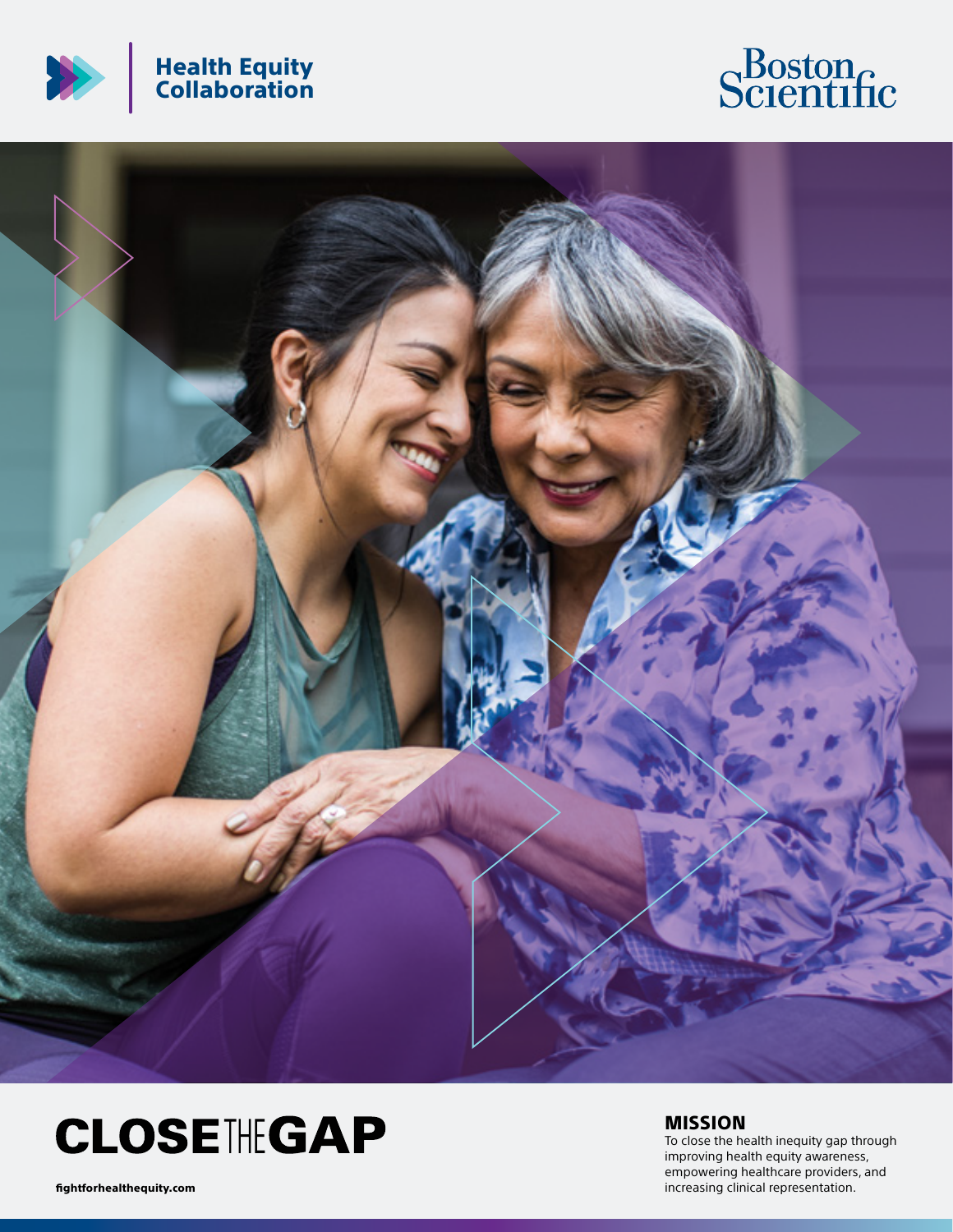Understand patients through market research insights

Reach targeted patients with messages that resonate



Increase the number of patients entering health delivery system







treatment opportunities









Leverage personalized CTG tools and resources

Improve quality of care and eliminate healthcare disparities

We believe that collaborative methods to understand and address health disparities are needed and that is why Boston Scientific offers the Close the Gap initiative. We know that by working together with you, we can support getting care to those that are in need.

When you partner with Close the Gap, we will provide you with customized prevalence data that can help inform and shape your practice's strategy in reaching out to patients within your geographic treatment areas. This data can identify specific disease state or diagnosis targets that in turn, have the potential to influence the actions needed to engage and support these patient groups along their treatment journeys.

Addressing health care inequity in your community requires a multi-pronged approach, and your organization may already have equity efforts in place. In striving to make a difference where Boston Scientific has experience, Close the Gap promotes equity in advancing care using minimally invasive technology. We provide insights on healthcare disparities and create strategies so you can increase access to specialty care, as part of your overall equity efforts.

OUR ULTIMATE GOAL

**IS TO HELP IMPROVE CARE AND EMPOWER PROVIDERS TO DIAGNOSE, REFER AND TREAT ALL PATIENTS AS A MEANS TO REDUCE GAPS IN OUTCOMES.**

Build a personalized outreach program through this turnkey process:



### OUR APPROACH TO REDUCING HEALTH DISPARITIES

## PARTNER WITH CLOSE THE GAP

# LANDSCAPE WE LIVE IN TODAY

**HEART DISEASE & STROKE ARE THE NO. 1 CAUSES OF DEATH IN THE USA 2**

**WOMEN REPRESENT**  WOMEN REPRESENT **51% OF THE U.S. POPULATION**

YET.

**ONLY MAKE** ONLY MAKE 20% **OF ENROLLED PATIENTS IN CLINICAL TRIALS 1**

**MINORITIES ARE 48% LESS LIKELY TO GET PREVENTIVE TREATMENT FOR HEART DISEASE THAN CAUCASIANS 3**

especially amongst women and people of color, that oftentimes leads to poorer outcomes.

**This disparity is what we call "the gap" and it's what we're trying to eliminate – with your help.**